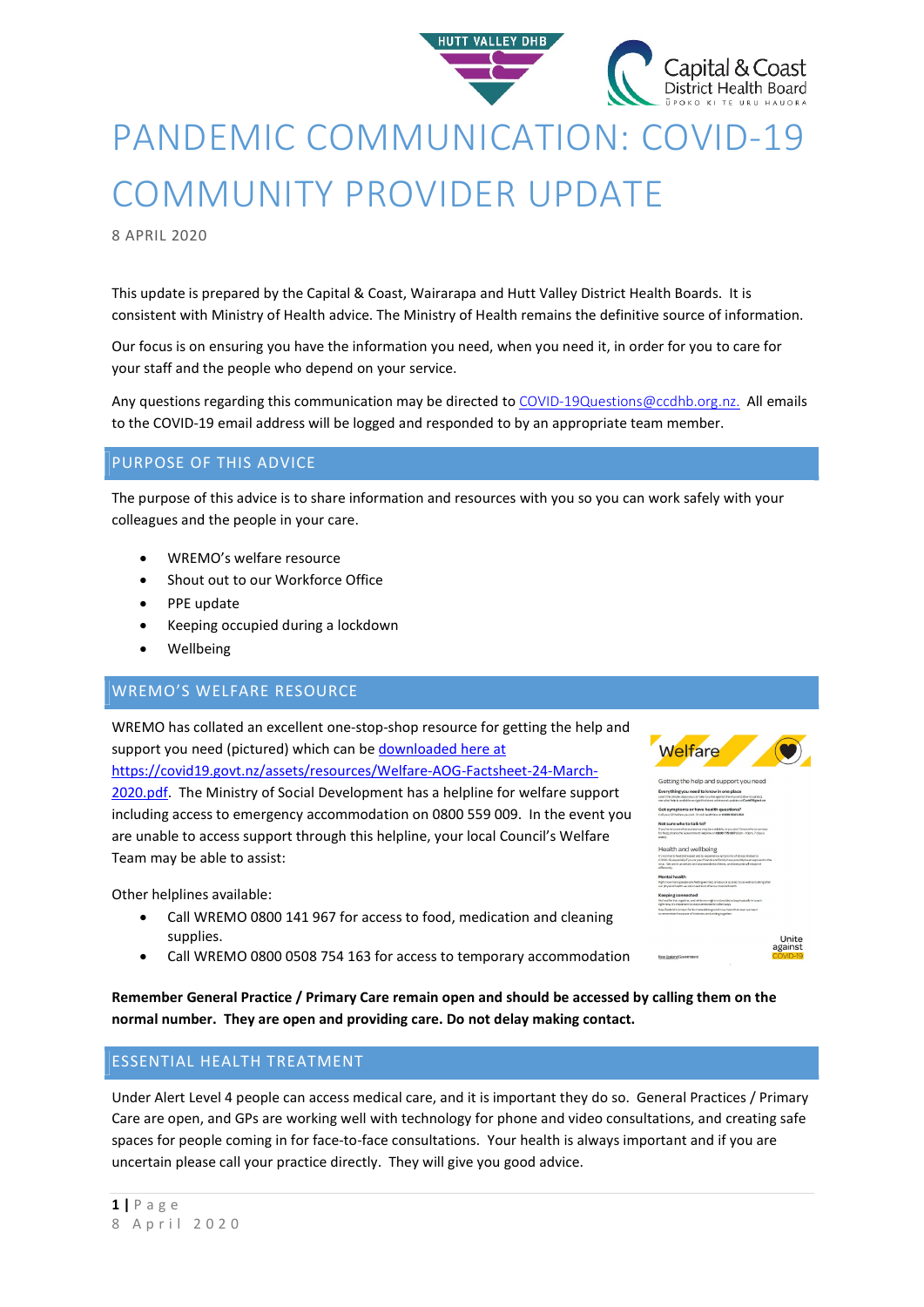

Please encourage your whanau and family not to leave it too long to seek help. If you need medical attention for anything please seek help promptly.

## SHOUT OUT TO OUR WORKFORCE OFFICE

The Workforce Office was established rapidly to ensure both clinical and non-clinical workers are available to meet the needs of the community in this emergency. We are pleased to report that all requests for staff have been fulfilled, albeit in creative and effective ways. Our Community Based Assessment Centres are using the skills of redeployed dental hygienists with great success.

#### LETTER TO COLLEAGUES ABOUT MASKS

The Infectious Diseases team is taking the pandemic very seriously and the health of our hospital workforce as well as our community workforce, is paramount.

That's why our experts – CCDHB's Mr John Tait, Chief Medical Officer and Dr Michelle Balm, Infectious Disease Physician & Clinical Microbiologist, and HVDHB's Dr Matthew Kelly, Infectious Diseases Physician, and Dr Sisira Jayasthissa, Chief Medical Officer – have written a letter to their colleagues addressing the concern about availability of masks for healthcare workers, and the desire to wear masks in situations not included in COVID-19 protocols.

The letter answers some important questions and gives the evidence-based rationale behind our advice.

It may be a bit technical, but we felt it important to share the valuable information and clarification around community transmission, asymptomatic transmission, and whether or not all healthcare workers should be wearing masks at work.

Of note is the advice around the serious risks of universal wearing of masks. "Masks may provide a false sense of security or distract from interventions which are far more likely to keep healthcare workers safe." The interventions referred to are hand hygiene, rigorous screening of all patients for symptoms and exposure, physical distancing when able, frequent cleaning, and rapid implementation of droplet precautions for patients who do have symptoms."

Please take the time to read this letter and if you have any questions, email COVID-19questions@ccdhb.org.nz

#### THE WORLD HEALTH ORGANISATION ADVICE ON MASK USE

On Monday 6 April the World Health Organisation provided updated advice on mask use – particularly by the general public.

"The WHO does not recommend the use of medical masks by the general public except in particular circumstances – where someone is sick and wearing a mask protects others or when someone is caring for a sick person and the mask can help protect them."

#### UPDATE ON PPE SUPPLY

CCDHB has been supplying PPE to acute community services (PHO and CBACs) in the 3DHB region for the past three weeks. We have also supplied PPE to many other primary care and disability services. If you wish to request PPE please send your request to PPE\_COVID19COMMUNITY@ccdhb.org.nz. We will review the request and may give you a call to discuss it before sending it to the supply chain to fill. Where possible we are asking providers to pick up their PPE supplies; that saves a day on delivery and is also safer in terms of 'lost' courier packages.